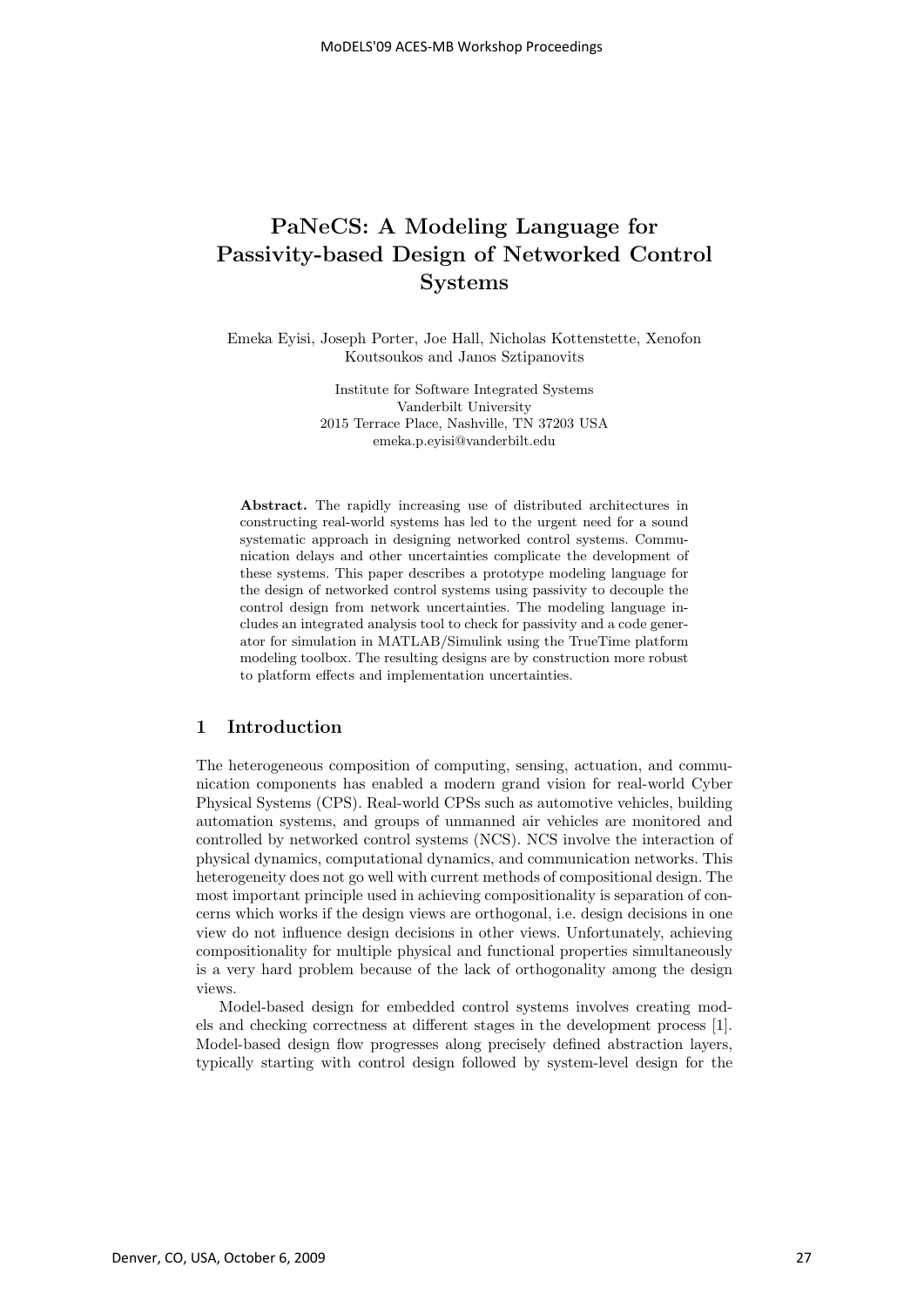specification of platform details, code organization, and deployment details, and the final stage of integration and testing on the deployed system. This design approach cannot be applied directly to NCS because domain heterogeneity and tight coupling between design concerns create a number of challenges. Ensuring controller stability and performance for physical systems in the presence of network uncertainties (e.g. time delay, packet loss) couples the control and system-level design layers. In addition, downstream code modifications during testing and debugging invalidate results from earlier design-time analysis and any component change often results in "restarting" the design process.

A number of research projects seek to address the problems of model-based design for NCS. The ESMoL modeling language for designing and deploying time-triggered control systems explicitly captures in model structure many of the essential relationships in an embedded design[2]. The ESMoL tools include schedule determination for time-triggered communications, code generation, and a portable time-triggered virtual machine. AADL [3] is a textual language and standard for specifying deployments of control system designs in data networks [4]. AADL projects also include integration with verification and scheduling analysis tools. The Metropolis modeling framework [5] aims to give designers tools to create verifiable system models. Metropolis integrates with SystemC, the SPIN model-checking tool, and other tools for scheduling and timing analysis.

In order to tackle the challenges of designing NCS, we propose an automated model-based approach based on passivity control theory. We used Model-Integrated Computing [1] to develop a domain specific modeling language (DSML) called the Passive Network Control Systems language (PaNeCS). Our approach is based on the passive control architecture presented in [6] which provides the theoretical foundations for analysis and design of NCS emphasizing robustness to network delays and packet loss. This paper focuses on the design of the DSML as well as a compositional tool for passivity analysis and code generation for Matlab/Simulink/Truetime models. We aim to address a number of significant challenges:

- **–** Changes made during design, development, and testing cycles may cause extensive software revisions and force expensive re-verification. Model-integrated computing tools provide automated software generation, analysis, and system configuration directly from models. PaNeCS supports forward generation of platform-specific simulation models as well as passivity analysis of system components.
- **–** Control systems are often verified using complex optimization techniques. For example, linear matrix inequalities (LMIs) can model many important controller properties (e.g. stability, response time, reachability). In a system built from the composition of multiple blocks, such analysis quickly becomes intractable. In order to assess global stability, designers would have to build a single, large analysis model which includes all possible state variables in the system. In contrast, the passive control architecture can ensure global stability (in a robust way) by a combination of component analysis and specific rules for composition of passive components.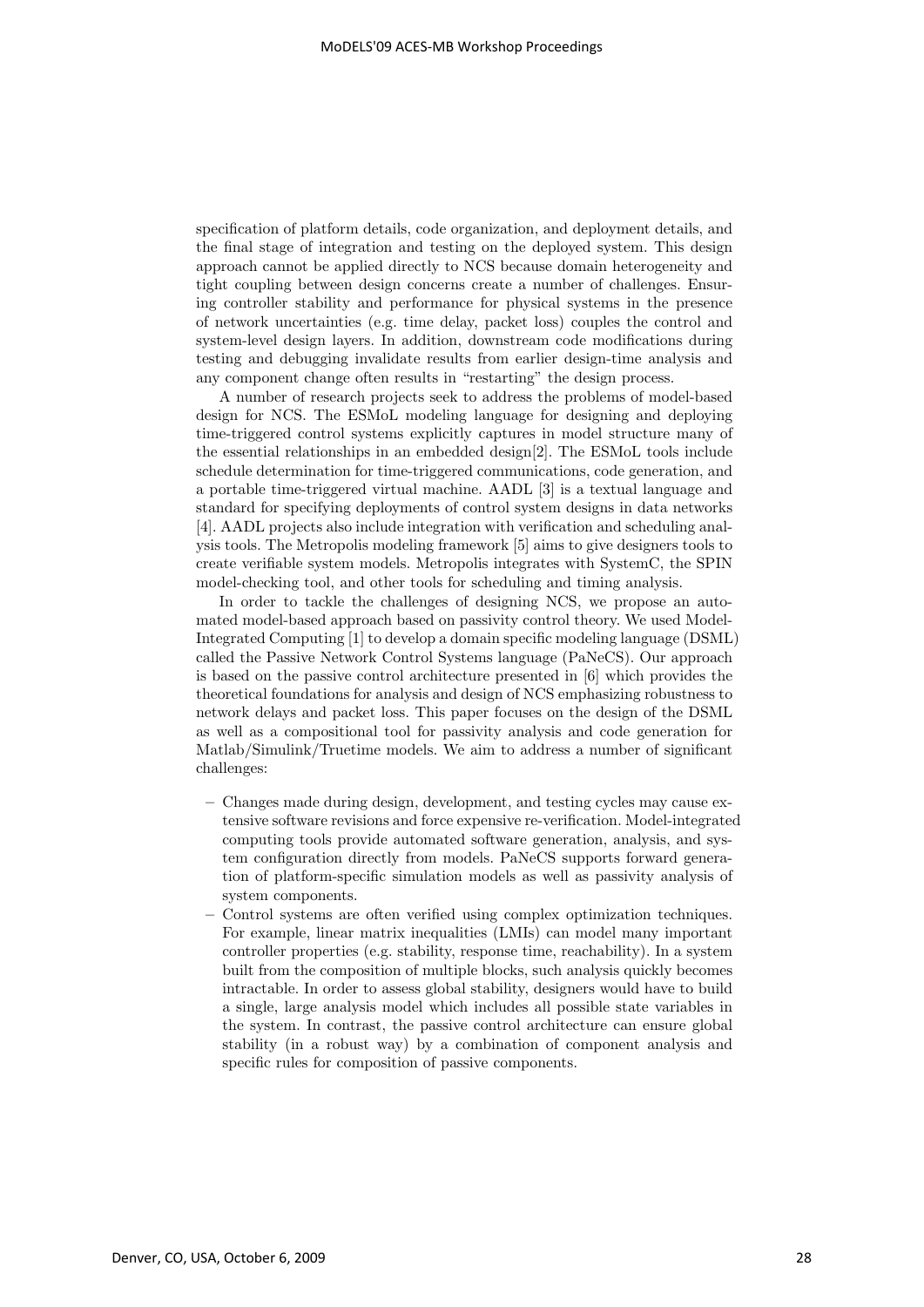**–** Control designers create models for both physical systems and controllers using tools like Simulink and Stateflow [7]. Deployment of a control design such as a Simulink model to a networked architecture introduces uncertainties due to time-varying delay, data rate limitations, jitter, and packet loss. Deployment of the design is often expensive, and failure during testing can be costly. An increasingly accepted way to address these problems is to enrich abstractions in each layer with implementation concepts. An excellent example for this approach is TrueTime [8] that extends Simulink with platform-related modeling concepts (i.e., networks, clocks, schedulers) and supports simulation of networked and embedded control systems with the modeled implementation effects. While this is a major step in improving understanding of implementation effects, it does not help in decoupling design layers and improving orthogonality across design concerns. A control designer can factor in implementation effects (e.g., network delays), but if the implementation changes the controller may need to be redesigned. Our approach imposes passivity constraints on the component dynamics, so that the design becomes insensitive to network effects, thus establishing orthogonality (with respect to network effects) across the controller design and implementation design layers.

The paper is organized as follows: Section 2 presents a passive control architecture for NCS. Section 3 presents our prototype modeling language. Section 4 discusses an integrated analysis tool for automatically checking passivity. Section 5 presents a model interpreter for generating Matlab/Simulink simulation code using the TrueTime platform modeling toolbox. Section 6 shows a case study of a NCS consisting of two discrete plants and a controller. Section 7 provides our conclusion.

## **2 Passivity-Based Control of Networked Control Systems**

Our approach for designing NCS is based on passivity theory. There are various precise mathematical definitions for passive systems [9]. Essentially all definitions state that the output energy must be bounded so that the system does not produce more energy than was initially stored. Passive systems have a unique property that when connected in either a parallel or negative feedback manner the overall system remains passive. Passivity provides an inherent safety – passive systems are insensitive to certain implementation uncertainties  $[10]$   $[11]$  $[12]$ , so passivity can be exploited in the design of NCS. The main idea is that by imposing passivity constraints on the component dynamics, the design becomes insensitive to network effects, thus establishing orthogonality (with respect to network effects) across the various design layers. This separation of concerns allows the model-based design process to be extended to networked control systems which is what our model-based approach provides.

We briefly discuss the passivity based control architecture for multiple plants controlled by a single controller via a network [6]. Fig. 1 depicts a sample networked control system where only one plant is shown. The Bilinear Transform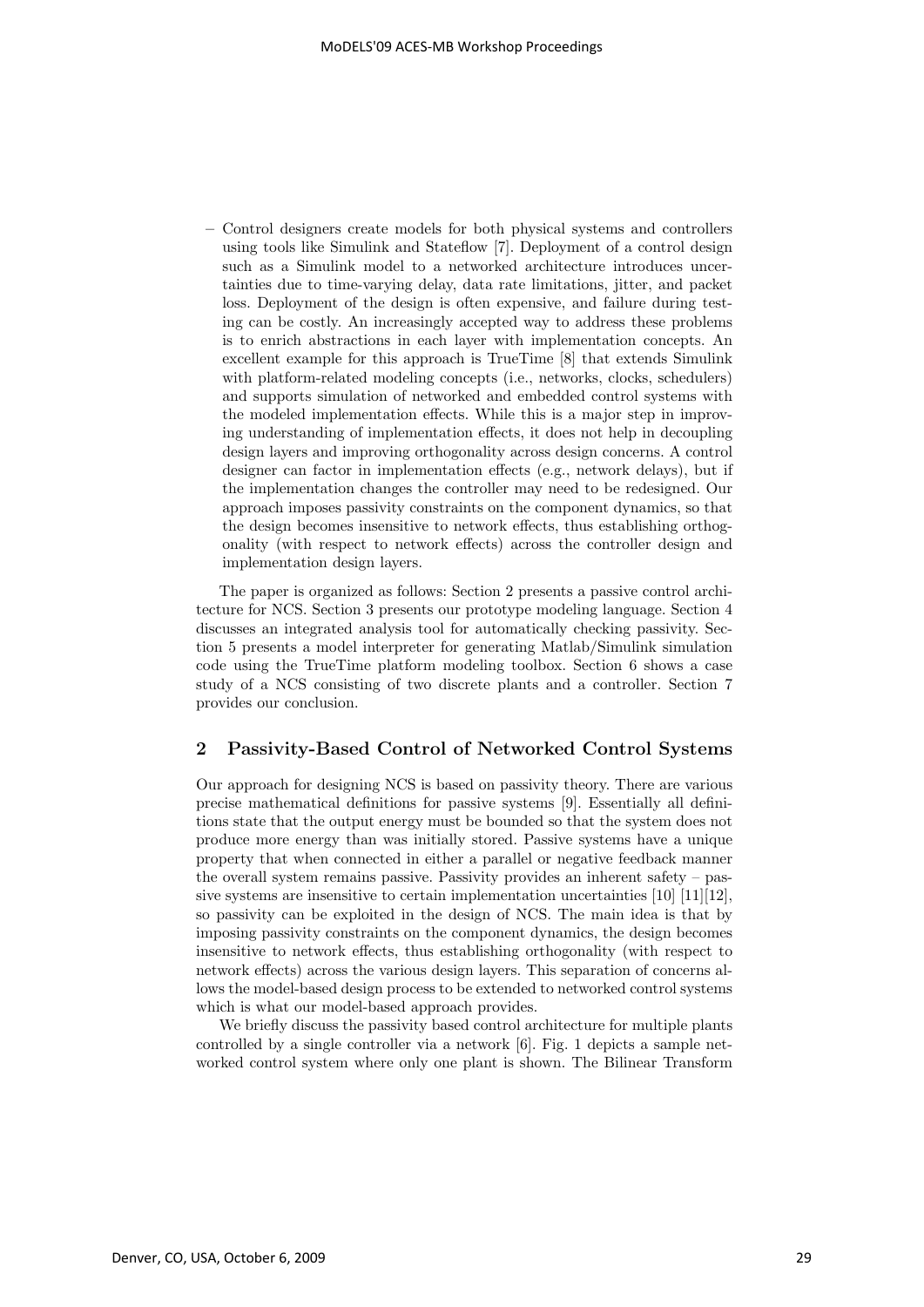

**Fig. 1.** A networked control system

block represents a transformation between signals and wave variables. Wave variables were introduced by Fettweis in order to circumvent the problem of delayfree loops and guarantee a realizable implementation for digital filters [10]. Wave variables also allow systems to remain passive while transmitted data over a network subject to arbitrary fixed time delays and data dropouts [11], [12]. In Fig. 1,  $u_{nk}(i)$  ( $k=1,2$ ), can be thought of as sensor output data in wave variable form from each plant. Likewise,  $v_{ci}(i)$  (where  $j=1,2$ ) can be thought of as a command output in wave variable form from the controller.

The power junction in Fig. 1 is an abstraction used to interconnect wave variables from multiple controllers and multiple plants in parallel such that the total input power is always greater than or equal to the total output power. This provides a formal way to construct a networked control system. The power junction makes it possible for a single controller to control multiple plants over a network and guarantee that the overall system remains stable. A detailed mathematical definition of the power junction can be found in [6]. In Fig. 1, the power junction has waves entering and leaving as indicated by the arrows. The waves entering the power junction from the controller are the networkdelayed version of the waves leaving the controller, as indicated by the time delay block. Also, the waves entering the controller are the delayed version of the waves leaving the power junction. Likewise, the waves entering the plant are the delayed version of waves leaving the power junction and the waves entering the power junction are the delayed version of waves leaving the plant.



**Fig. 2.** The passive upsampler and passive downsampler.

Due to bandwidth constraints, the controller typically runs at a slower rate than the sensors and actuators of the plants. In order to preserve passivity in the multi-rate digital control network we use the passive upsampler (PUS) and pas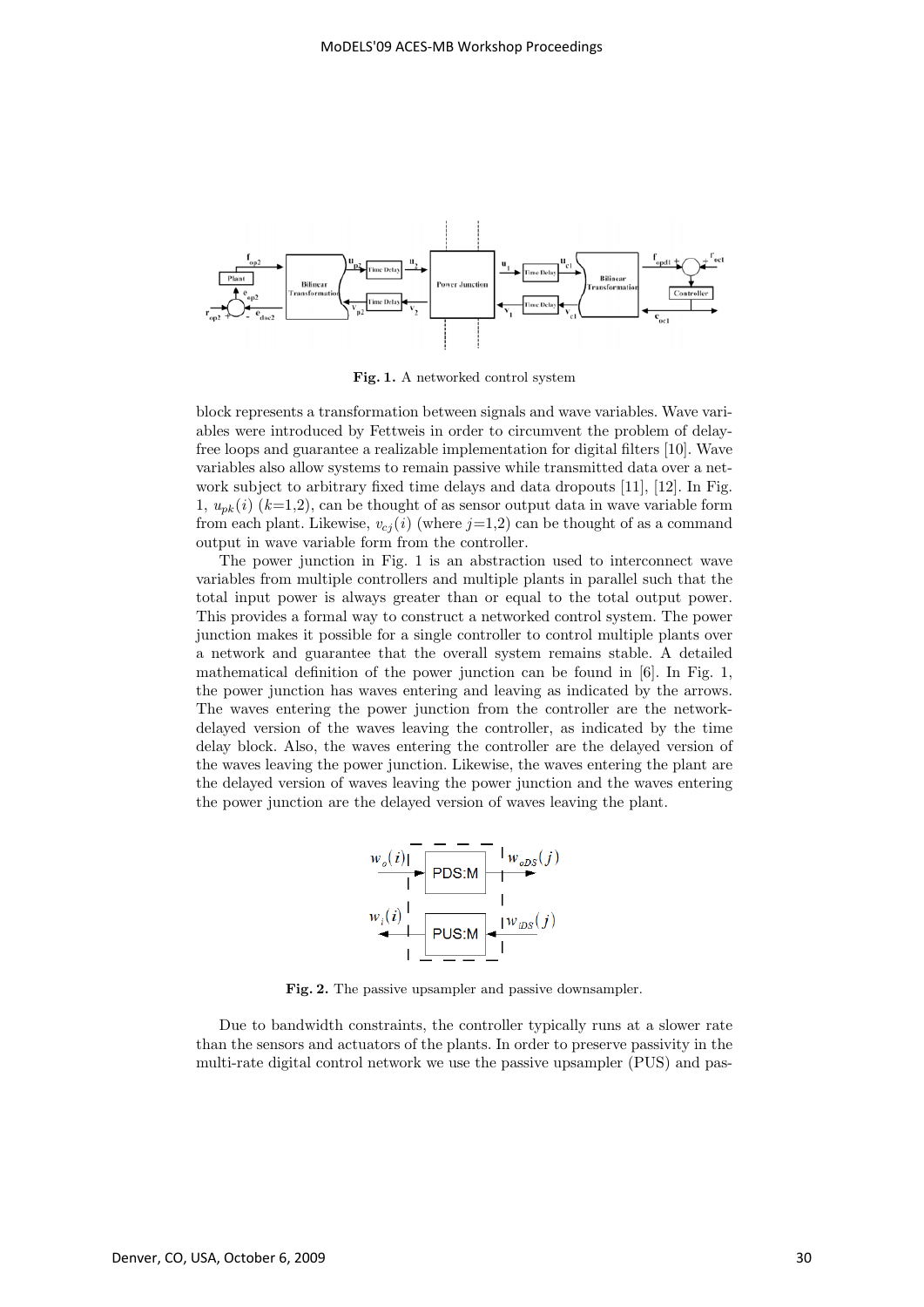sive downsampler (PDS) pair to handle the data rate transitions. Fig. 2 depicts the passive upsampler (PUS) and passive downsampler (PDS).  $w_o(i)$  denotes a discrete wave variable going out of a wave transform block. For example, in Fig. 1,  $v_{c1}(i)$  and  $u_{p2}(i)$ , the wave variables going out of the Bilinear Transformation block, are each connected as  $w_o(i)$  to their respective downsampler blocks. Similarly,  $w_i(i)$  represents the respective discrete wave variable going into a wave transform block.  $u_{c1}(i)$  and  $v_{p2}(i)$ , correspond to the  $w_i(i)$  connections in Fig. 2. The PUS and PDS provide the upsampled and downsampled versions of their respective wave variable inputs while preserving passivity. The block parameter  $M$  is the sampling ratio – the data rate of the fast side of the connection divided by the data rate on the slow side.

## **3 PaNeCs**

We introduce the passivity-based modeling language (PaNeCS). The modeling language is developed using a meta-configurable tool, the Generic Modeling Environment (GME), from the Model Integrated Computing (MIC) tool suite [13]. GME provides a metamodeling environment similar to UML. The class stereotypes are defined as follows: Models are entities that may contain other objects while Atoms are indivisible entities which cannot contain other objects; Connections are association classes used to describe the relationship between two entities. It represents a line that connects two entities of a model. Connectors signified by "**.**" specify a visualization for a connection in the model. Associations to the connector have possible roles ("src" and "dst") to define the allowed direction of a connector.

#### **3.1 Components**

The language top level consists of four main components: the **PlantSystem**, the **ControllerSystem**, the **PowerJunction** and the **WirelessNetwork**.

**PlantSystem** Fig. 3 shows a part of the PaNeCS metamodel that describes the plant subsystem. Plant represents a model for any discrete linear timeinvariant (LTI) system and can be extended to a nonlinear system. The dynamics of the Plant are represented by the following state space equations:

$$
x(k+1) = Ax(k) + Bu(k)
$$
  
\n
$$
y(k) = Cx(k) + Du(k).
$$
\n(1)

The Plant dynamics are parameterized by matrix attributes A, B, C, D, and a scalar SamplingTime. The attributes can be specified using any valid Matlab expression that evaluates to the proper dimensions. BilinearTransformP represents a model for the wave scattering technique for transforming the wave variables received from the power junction into control input to the plant and for transforming the plant output signal into wave variables that are transmitted over the network. PassiveUpSampler and PassiveDownSampler pair represent the PUS and PDS pair discussed in Section 2.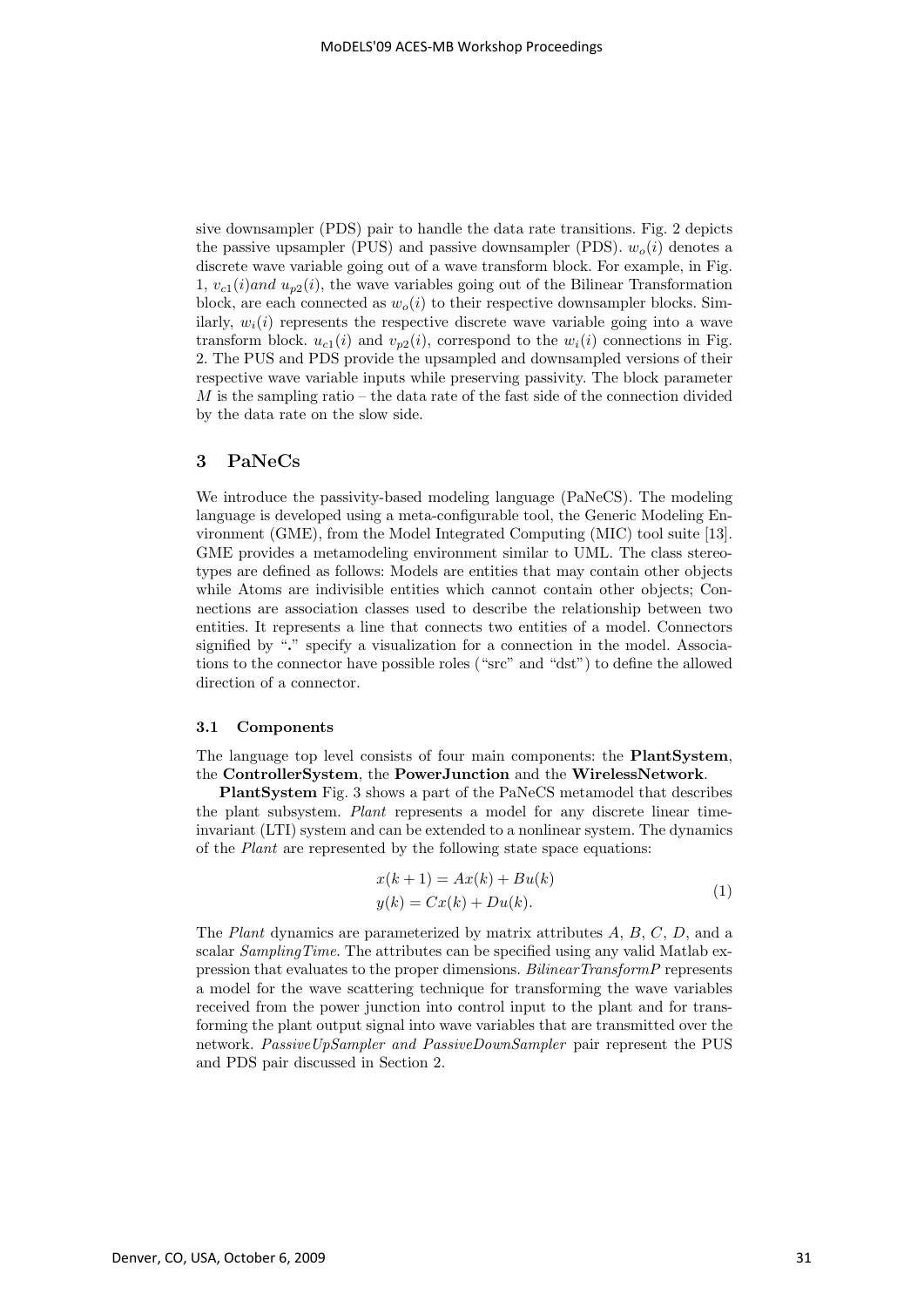

**Fig. 3.** PlantSystem portion of the Metamodel

**ControllerSystem** Fig. 4 shows the part of the language that describes the controller subsystem. DigitalController is a model representing the algorithm



**Fig. 4.** ControllerSystem portion of the Metamodel

for controlling the networked plants. Similar to the model of the Plant in the **PlantSystem**, the *DigitalController* is modeled as a LTI system and its dynamics can also be represented in the state space form of Eq. (1). Therefore, the DigitalController parameters have similar attributes to the Plant. BilinearTransformC is similar to the BilinearTransformP described in the **PlantSystem**. ZeroOrderHold represents a component that holds its input for the time period specified in the sampling time attribute. ReferenceInput represents the desired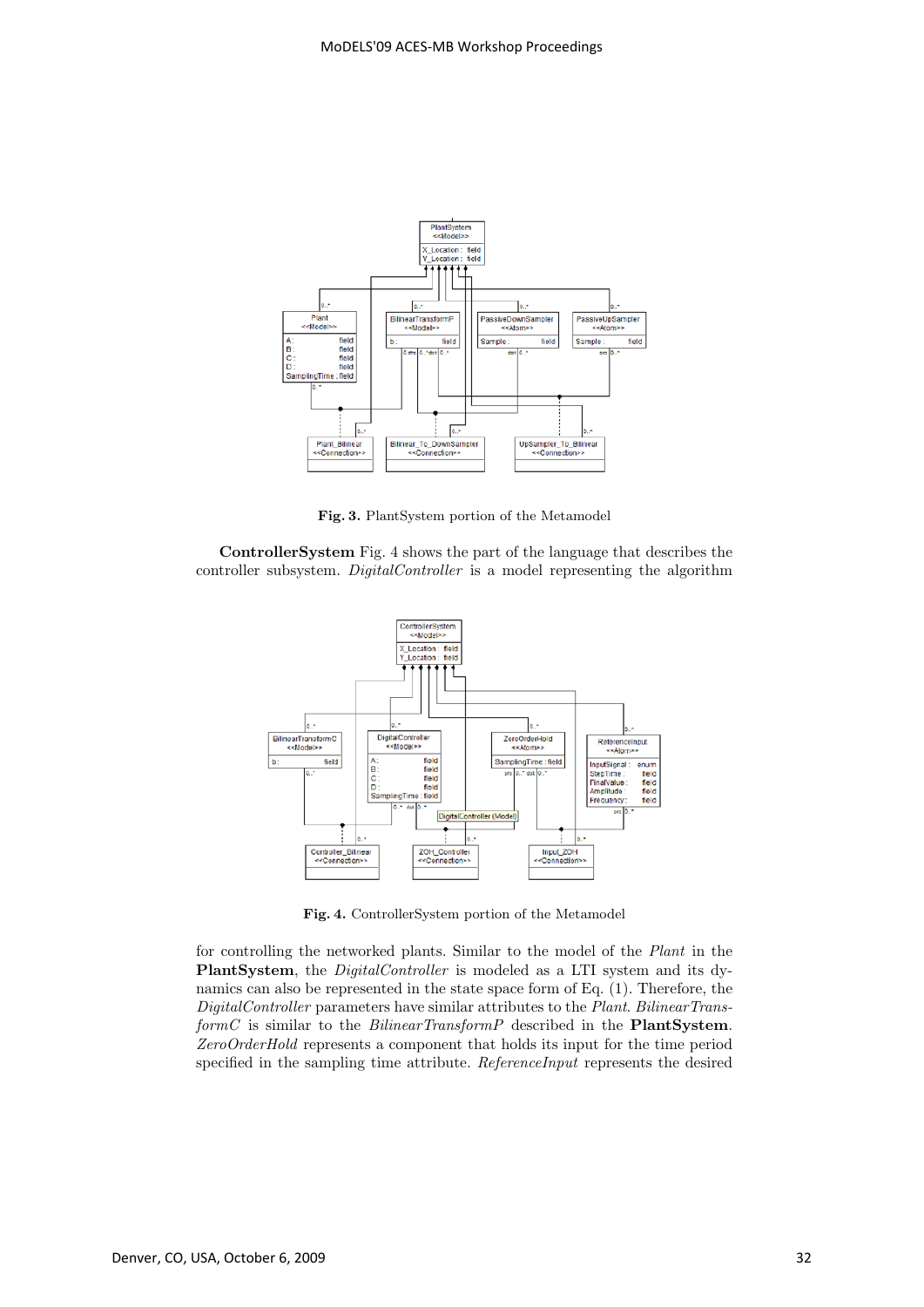signal to be tracked by the plants.

**Power Junction** Fig. 5 shows the part of the language that describes the power junction. The PowerJunction can contain ports for the connection of the



**Fig. 5.** PowerJunction portion of the Metamodel

plants and controllers. They are briefly described as follows: *PowerInputPower-*Output represents a port through which the **PlantSystem** connects to the **PowerJunction**. Through it, the **PowerJunction** sends calculated control signals to the **PlantSystem** and also receives sensor signals from the **PlantSystem**. PowerOutputPowerInput represents a port through which the **ControllerSystem** can connect to the **PowerJunction**. Through it, the **PowerJunction** sends the averaged sensor signal to the **ControllerSystem** and receives the calculated control signal from the **ControllerSystem**.

**WirelessNetwork** Fig. 6 represents the network and its parameters for the NCS. The **WirelessNetwork** model provides modifiable parameters for simu-



**Fig. 6.** Wireless Network portion of the Metamodel

lation. Data rate sets the throughput for simulating network activity. DisturbancePacketSize configures the size of simulated disturbance attack packets on the network (introduces delays). This provides a way for simulating the NCS under non-optimal conditions. *DisturbancePeriod* configures the frequency of disturbance attacks on the network.

### **3.2 Language Aspects**

Our modeling language has two aspects (GME aspects are similar to modeling views in other tools): **Control Design Aspect** and **Platform Aspect**. The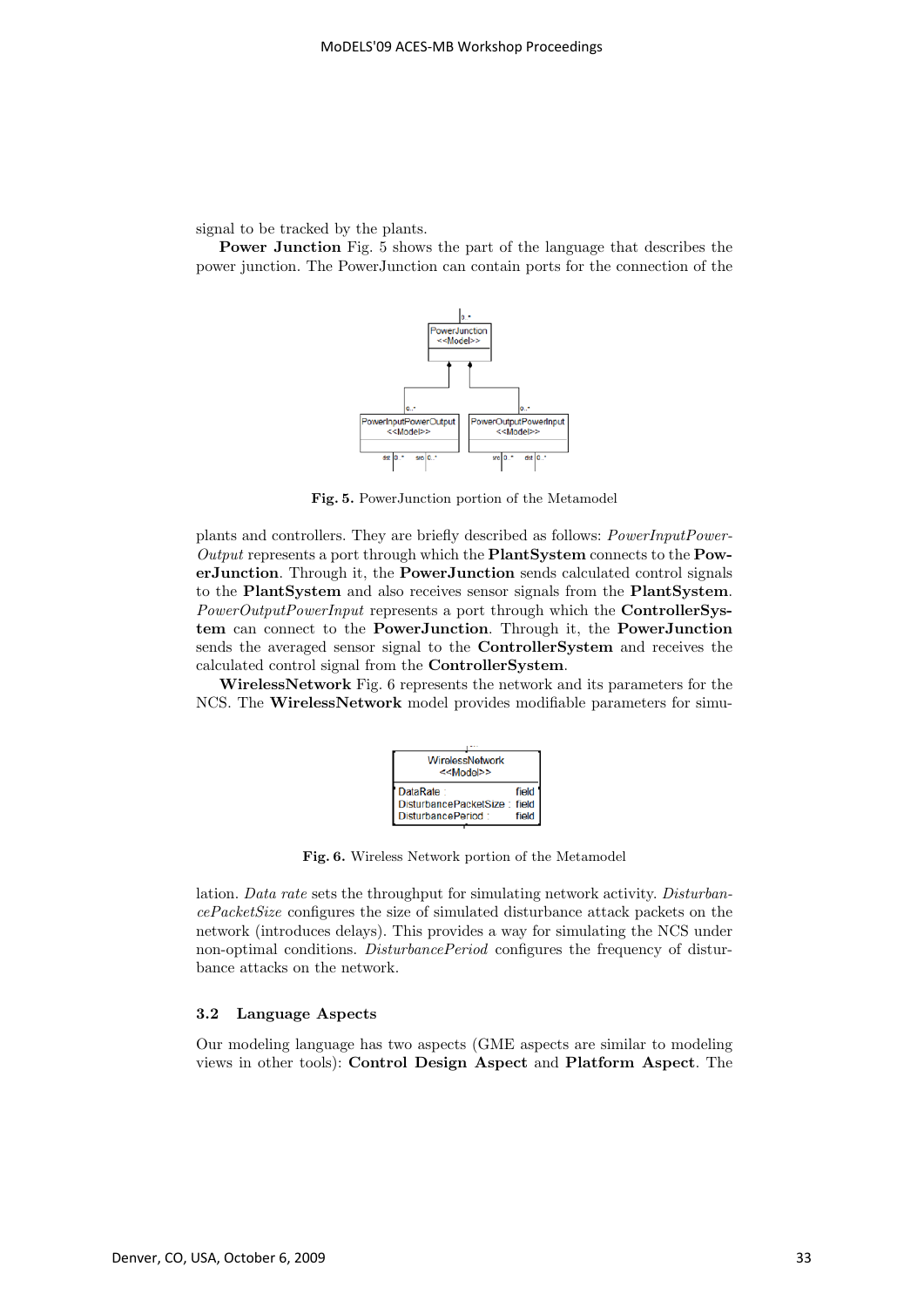**Control Design Aspect** visualizes the controller modeling layer. This includes the plants, controller, and power junction, as well as their interconnections – indicating the flow of control and sensor signals.

The **Platform Aspect** visualizes the physical platform layer. This model view shows the physical components of the NCS. The entities in this view include the plants, controller, and the wireless network as well as their interconnections indicating the flow of data packets over the network. Though the plants and controller appear in both aspects, in the Platform aspect they represent physical entities rather than control design concepts.

### **3.3 Structural Semantics**

The main objective of our language design is to ensure the "correctness-byconstruction" for passive designs of NCS designed using PaNeCS. In order to achieve this objective, we impose constraints on the properties of components of NCS as well as their interconnections. The metamodel notations described above does not capture all the required structural constraints. Using the Object Constraint Language (OCL), we can describe well-formedness rules for defining precise control of static semantics of the language. GME is embedded with an OCL engine which can be used to define constraints that are enforced at design time, giving direct feedback when the user attempts to create faulty connections in the model or violates any of the specified constraints. In Section 4, we will describe an analysis tool that is used to verify that system components satisfy the component-level passivity constraints.

We implemented three classes of constraints: Cardinality Constraints, Connection Constraints and Unique Name Constraints. Cardinality Constraints ensure that the required and correct number of components are used in the NCS design. For example, for each **PlantSystem** model there must be one Plant. Connection Constraints restrict the number of allowable connections between components. For example, in the **PlantSystem** model there can be only one bidirectional connection between the Plant and BilinearTransformP. Unique Name Constraints ensure the uniqueness of the names of components in the Plant and Controller subsystems as well as in the top level model of the NCS.

An example of an OCL constraint implementation is shown below. This specifies that the number of allowable connections from a BilinearTransformC model to a DigitalController to be one.

```
Description : There must be only one bidirectional connection
between BilinearTransformC to the DigitalController
Equation: let dstCount = \dotsself.attachingConnections (" src", Controller_Bilinear)->size in
dstCount \leq 0 implies dstCount = 1
```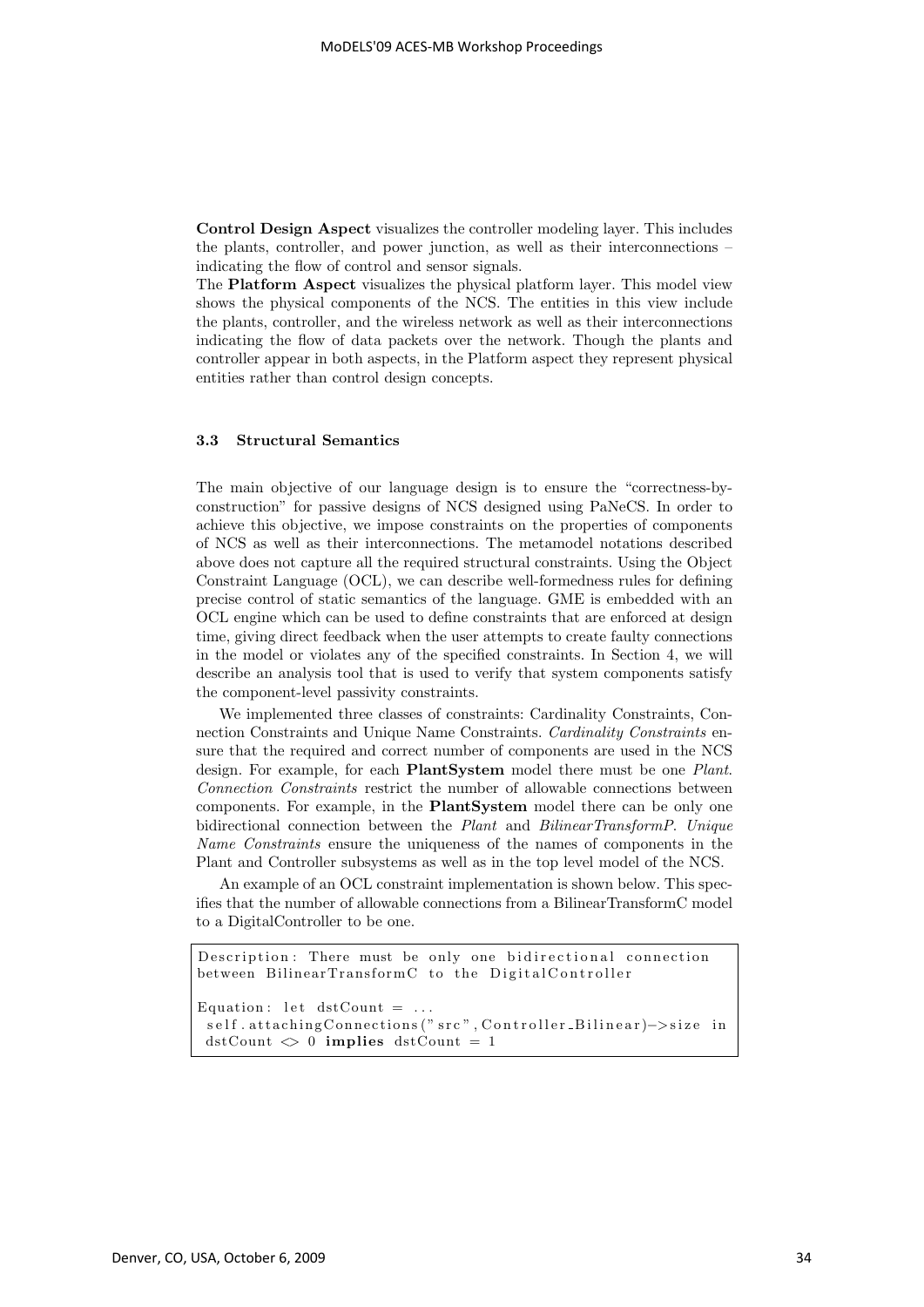#### **3.4 Operational Semantics**

NCS modeled in PaNeCS are implemented in MATLAB/Simulink using models generated by an integrated code generator which is discussed in Section 5.

The Plant and DigitalController entities are implemented as Simulink blocks that model the behavior of each entity based on user-specified parameters. The **PlantSystem** and **ControllerSystem** are modeled as Simulink subsystems. In order to model the behavior of a real network, Simulink is extended with TrueTime as described previously.

Each **PlantSystem** and **ControllerSystem** are connected to a TrueTime Kernel block. The TrueTime Kernel essentially represents each subsystem as a node in the network. It is responsible for I/O and network data acquisition as well as implementing other user-defined tasks, and models the computer or processor on which the subsystem is implemented. The task in each TrueTime kernel connected to a **PlantSystem** is performed periodically based on the specified sampling time of the subsystem. For this version of our language, the **PowerJunction** is implemented as a task in the TrueTime Kernel connected to the **ControllerSystem**. The task that implements the power junction operates based on the occurrence of an event such as the arrival of sensor data or control signal. Each TrueTime kernel has two main scripts: 1) The Initialization script specifies the number of inputs and outputs, the function code name and also indicates the kernel's node id which is used to identify the kernel on the network. 2) The function script essentially implements the user specified task such as sending and receiving of wave variables over a network. The function code for the TrueTime kernel connected to the **ControllerSystem** also performs the additional task of implementing the **PowerJunction**. Hence, the **PowerJunction** sends and receives wave variables from the **ControllerSystem** locally while the **PlantSystem** sends and receives wave variables from the power junction over the simulated wireless network.

The wireless network is implemented using the TrueTime Wireless network block. It simulates the network dynamics, implementing the transfer of data packets over a wireless network from one node to another. It essentially simulates the routing of data received from the TrueTime kernels over the wireless network to their respective destination.

In a typical cycle of operation of the NCS, the wave variables from a **PlantSystem** or multiple **PlantSystem**s are computed and sent to the **PowerJunction** from each TrueTime kernel. The received wave variables are sent to the **ControllerSystem** to compute the control signal which is then sent back to the **PlantSystem**s.

#### **4 Passivity Analysis**

#### **4.1 Component Analysis**

In order to achieve the desirable properties observed in passive systems, we have to analyze the components of the networked control system and make sure they satisfy passivity constraints.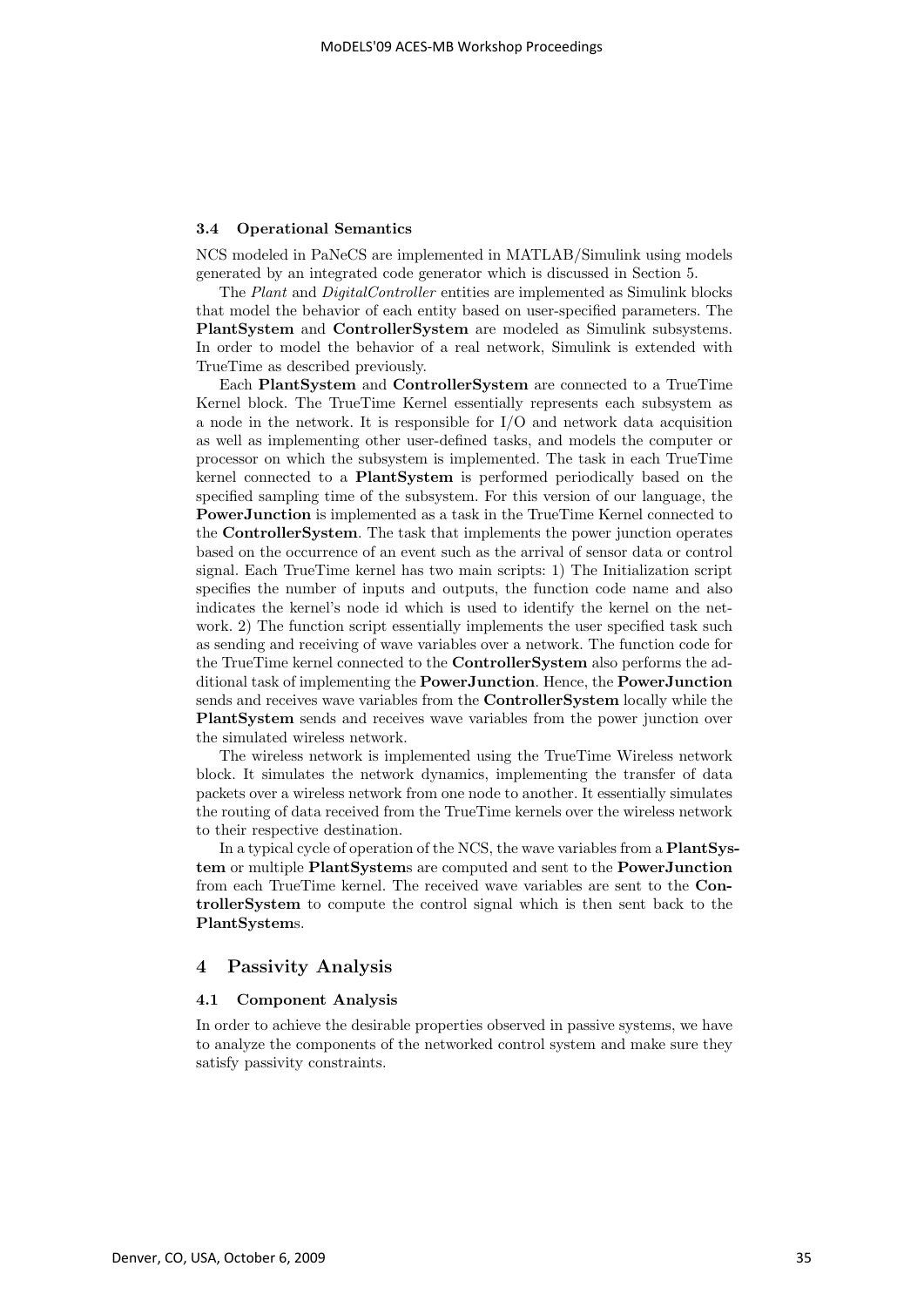The analysis of the Plant and DigitalController components of the networked control system for passivity is done automatically by an integrated Matlab analysis function. Each component is assumed to have a linear time-invariant (LTI) discrete-time model, so we use LMIs together with the CVX semidefinite programming tools for Matlab [14, 15]. On invocation (i.e. the modeler presses a button), a C++ model interpreter within GME [13] visits each component, and invokes the analysis function. Any components failing the passivity test are reported to the user.

The dynamics of the Plant and DigitalController models can each be defined by Eq.(1) and are characterized by the matrices  $A, B, C, D$  of size compatible with the number of inputs and outputs in the system and the number of states in the model. The passivity constraints for these models is defined by Linear Matrix Inequality (LMI) constraints [16]. For example, a LMI formula for strict output passivity for an LTI digital controller is given by

$$
\begin{bmatrix}\nA^T P A - P - \hat{Q} & A^T P B - \hat{S} \\
(A^T P B - S)^T & -\hat{R} + B^T P B\n\end{bmatrix} \leq 0
$$
\n
$$
\hat{Q} = C^T Q C, \quad \hat{S} = C^T S + C^T Q D
$$
\n
$$
\hat{R} = D^T Q D + (D^T S + S^T D) + R
$$
\n
$$
\exists \varepsilon > 0, \ Q = -\varepsilon I, \ R = 0, \ S = \frac{1}{2} I
$$
\n(2)

The CVX semidefinite programming (SDP) tool is used in a Matlab script to solve the LMI for each component.

#### **4.2 System-Level Analysis**

Due to the "correct-by-construction" approach we use in designing networked control, we only analyze the Plant and DigitalController elements for passivity. If the Plant and DigitalController both satisfy the passivity constraints, the network control system as whole also satisfies the passivity principles.

The realization of the power junction element enforces some simple mathematical constraints which ensure passivity for interconnected components at runtime. These effects are also captured in the simulation of the power junction, so simulation should reveal any destabilizing effects. Further, the component interconnections are restricted in such a way that they are "correct-by-construction". Only valid (parallel) connections are allowed to the power junction, so any interconnected system of passive components in the language will be globally passive. The modeling language and its constraints encode the passive composition semantics, greatly reducing the analysis burden for determining passivity (and hence stability [6], [9], [17]) of the composed system design.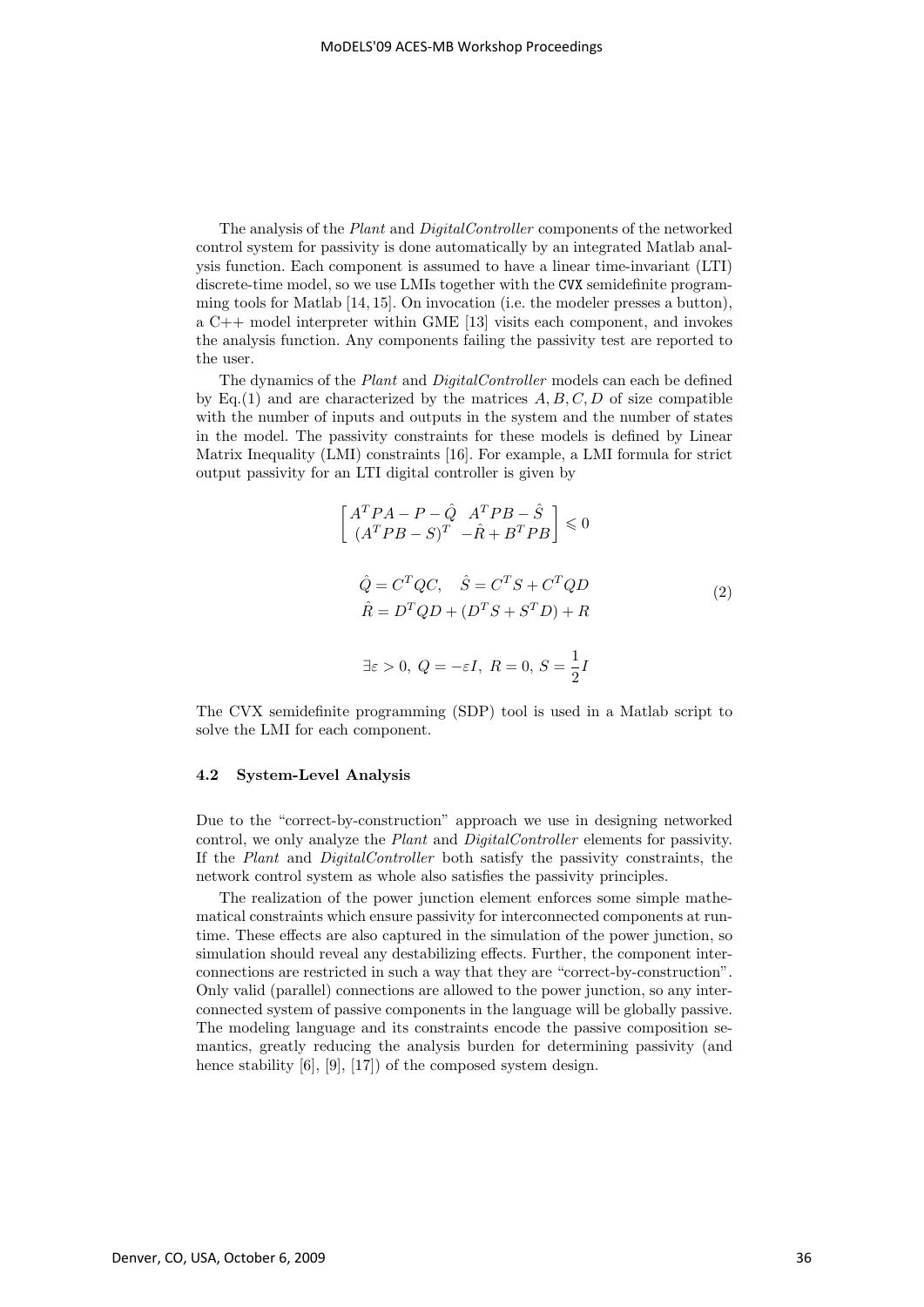# **5 Code Generation**

The main objective of the code generator is to generate MATLAB code that maps the models designed using the modeling language to Simulink models that represent the networked control system.

We developed a model interpreter that is used to synthesize simulation code from an instance model of the passivity based modeling language. The interpreter is developed in C++ using the Builder Object Network (BON2) API provided with GME [13]. The interpreter traverses all the entities of a particular networked control system instance model and extracts model parameters. These parameters and model structure are used to generate MATLAB files for configuring and building Simulink and TrueTime models to simulate the NCS.

The model interpreter creates translation rules between models and desired outputs. The entities in the instance model each map to a set of equivalentlydefined components in Simulink and components from an advanced Simulink passivity-based control library. For example, the Plant and DigitalController entities discussed in Section 3 each map to an equivalent discrete state-space Simulink block. For these two entities the parameters for the equivalent Simulink blocks are instantiated using the parameter values entered by the user describing the dynamics of the entities. These parameters include the A, B, C and D matrices as well as the sampling time.

## **6 Case Study**

We introduce a case study to demonstrate our design approach and also show that networked control systems designed using this approach are robust and remain stable when subject to uncertain network effects.

We created a networked control system which involves the control of two discrete plants using a single controller. The controller controls the two discrete plants to track a specified reference signal. The goal of the experiment was to model the network control system and generate a simulation of the behavior of the system. Although we used only two discrete plants for this case study, PaNeCS can model and simulate an arbitrary number of plants.

Fig. 7a and 7b respectively show the control design and platform aspects of the instance model respectively. Also, Fig. 7c shows the details of the plant system while Fig. 7d show the details of the controller system. The two plants modeled in the experiment are simple integrators (corresponding to physical models of inertial masses of 2kg and .25kg respectively) which are discretized. The plants' dynamics were modeled in state space form and the corresponding A, B, C and D matrices as well as the sampling time,  $T_s$  were provided as parameters to the instance model.

We used a proportional controller as the digital controller to command the plants to track a user-specified reference. The digital controller was also modeled in state space form and the A, B, C and D matrices and also the sampling time,  $T<sub>s</sub>$  were provided as input parameters to the instance model. The parameters for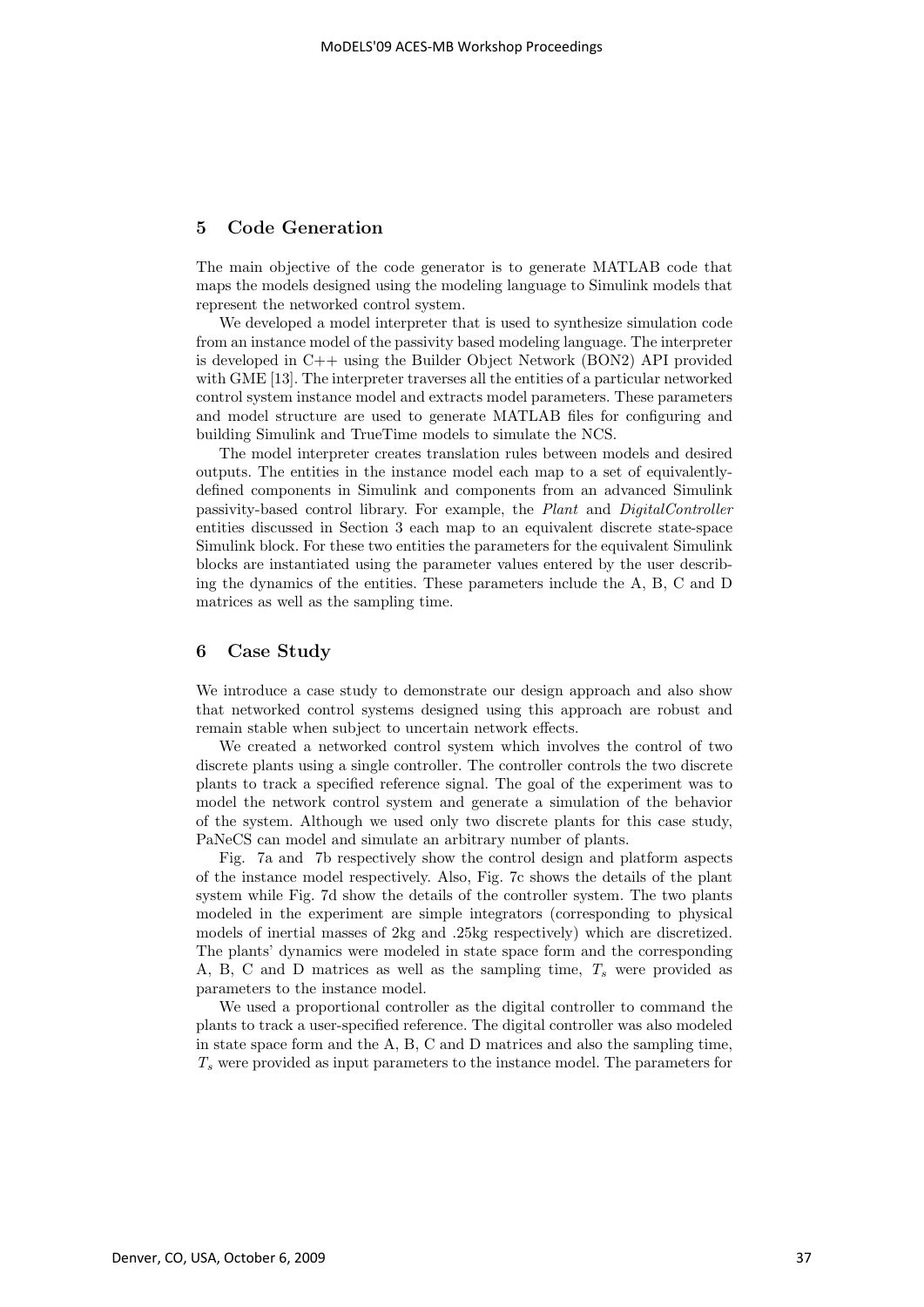

(a) Control Design Aspect



(b) PlatformAspect





(d) Controller Subsystem

**Fig. 7.** Sample Model of a Networked Control System

the dynamics of the plants and controller are provided in Table 1. The analysis tool checked and verified that the Plant and DigitalController models satisfied the passivity constraints. Then the code generator was used to generate code for creating a platform-specific Simulink simulation model from the parameters and design models in the modeling language.

PaNeCS provides the flexibility to easily model networked control systems using passivity and more quickly configure the model parameters of the system for many different adaptations. Using PaNeCs we tested the dynamics of the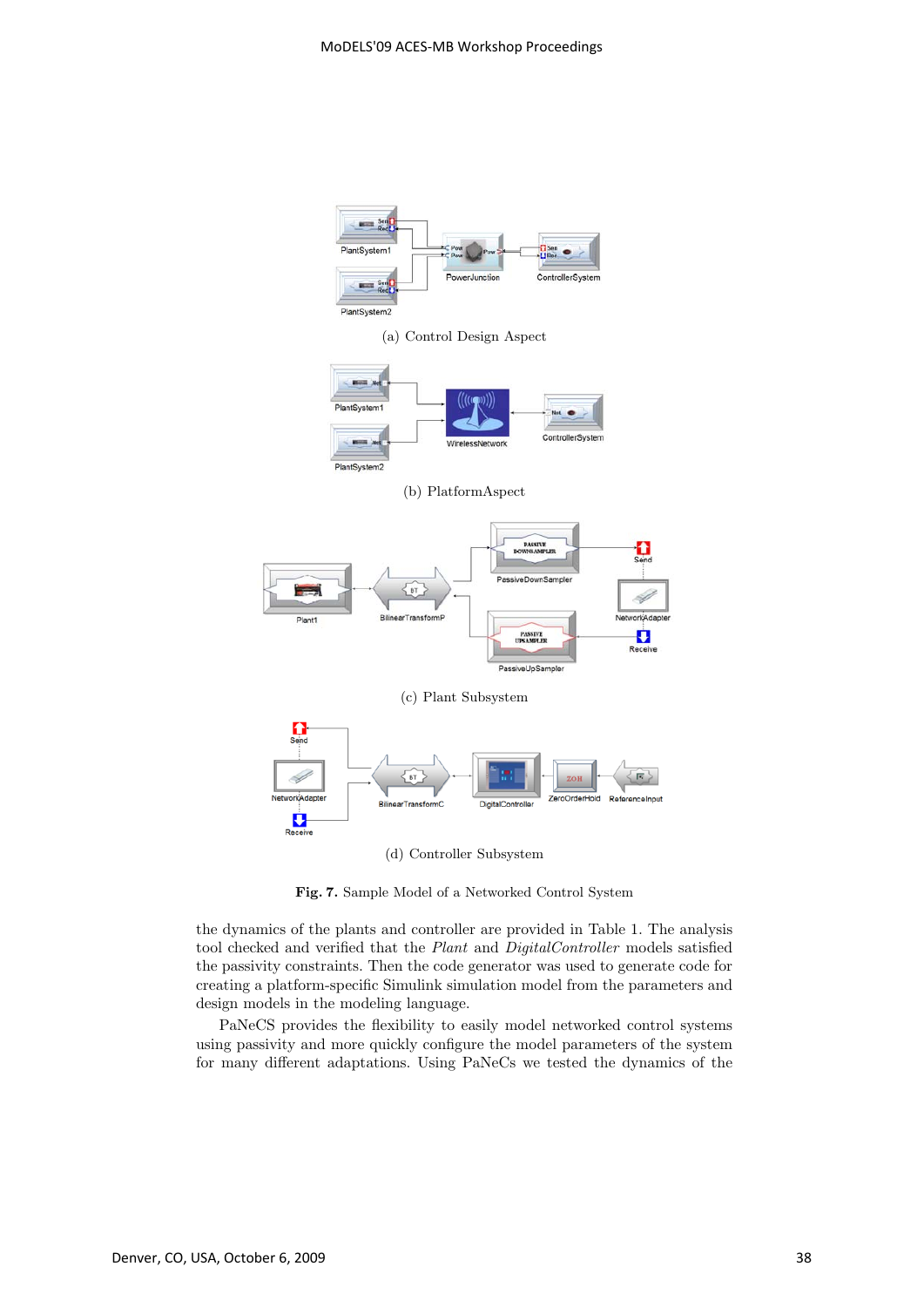NCS by running different experiments under different network conditions by adjusting parameters in the language and then generating code for simulating each configuration of the model. Table 2 shows the parameters for the simulations.

**Experiment 1: Nominal Conditions** In experiment 1, the system operated without the introduction of disturbance attacks. The three sample periods considered were 0.1s, 0.5s and 1s. The data rates were achieved by modifying the Sample, M parameters of the PassiveUpSampler and PassiveDownSampler entities. We only present plots for the results of the NCS having a sample period of 0.1s. Fig. 8 displays the velocity of the plants and the reference velocity provided to the controller. The plants closely tracked the reference velocity. The round trip delay for each plant seemed to have very little effect on the stability of the plants' velocity response. The delay can be attributed to the internal processing of the plants and controllers rather than network delay itself.

**Table 1.** Plant and Controller Dynamics.

|                            |        | BC.        |                                            |        |
|----------------------------|--------|------------|--------------------------------------------|--------|
| Plant <sub>1</sub>         |        |            | $1 \quad 1 \quad 005 \quad 0025 \quad 01s$ |        |
| Plant2 .996 1 .04 .02 .01s |        |            |                                            |        |
| Controller 0               | $\cup$ | $^{\circ}$ | $10\pi$                                    | . $1s$ |



**Fig. 8.** Nominal velocity response and time delays (Data rate=0.1s)

**Experiment 2: Network disturbances** In experiment 2, a disturbance attack was introduced in the network. A disturbance node is configured using the DisturbancePeriod and DisturbancePacketSize from the **WirelessNetwork** model. Disturbance packets were sent over the network based on the value of a uniformly generated random number. Similar to Experiment 1, three different sample rates were tested, but we only present the results for the 0.1s sample period. Fig. 9 shows the velocity response of the plants and the time delay for each plant. The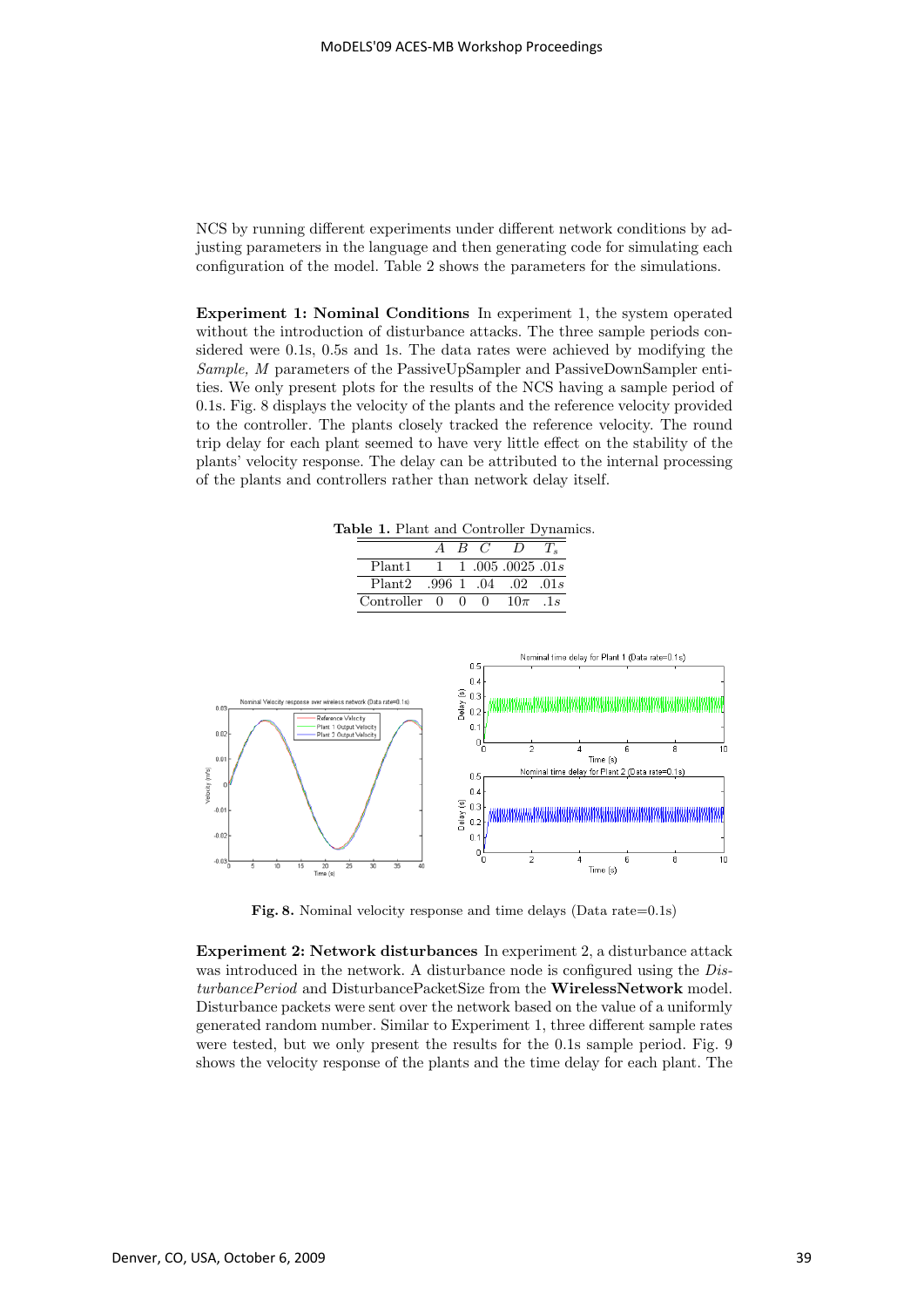results show that even in the presence of disturbance attacks, the plants remain stable in tracking the reference velocity. This demonstrates the advantage of the passivity approach we use in designing networked control systems which guarantees the stability of the NCS in the presence of uncertainties due to network effects.



**Fig. 9.** Velocity response and time delays with disturbance attack (Data rate=0.1s)

|           |       | <b>Table 2.</b> Simulation Parameters Summary.    |      |
|-----------|-------|---------------------------------------------------|------|
|           |       | Sample Periods                                    |      |
|           | 0.01s | 0.05s                                             | 0.1s |
| Plant1, M | 10    | 50                                                | 100  |
| Plant2, M | 10    | 50                                                | 100  |
|           |       | Disturbance $T_s = 0.01$ Packetsize = 110,000bits |      |

# **7 Conclusion and Future Work**

Our model-based approach simplifies the process of designing passive networked control systems. We presented PaNeCS, a prototype modeling language for that purpose. We have presented an analysis tool that is used to test system components for passivity. We have also described model interpreters that generate code for simulation in MATLAB/Simulink using the TrueTime platform modeling toolbox. A case study involving the control of multiple discrete plants over a wireless network was used to demonstrate the details of models generated using the modeling language as well as the resulting simulation of the generated networked control system. The results showed that a networked control system could be designed using our approach which is robust and insensitive to uncertainties due to a few particular network effects. Our future work focuses on two major directions: (i) extending the language to include nonlinear and more complex systems,(ii) generating executables for deployment on actual systems.